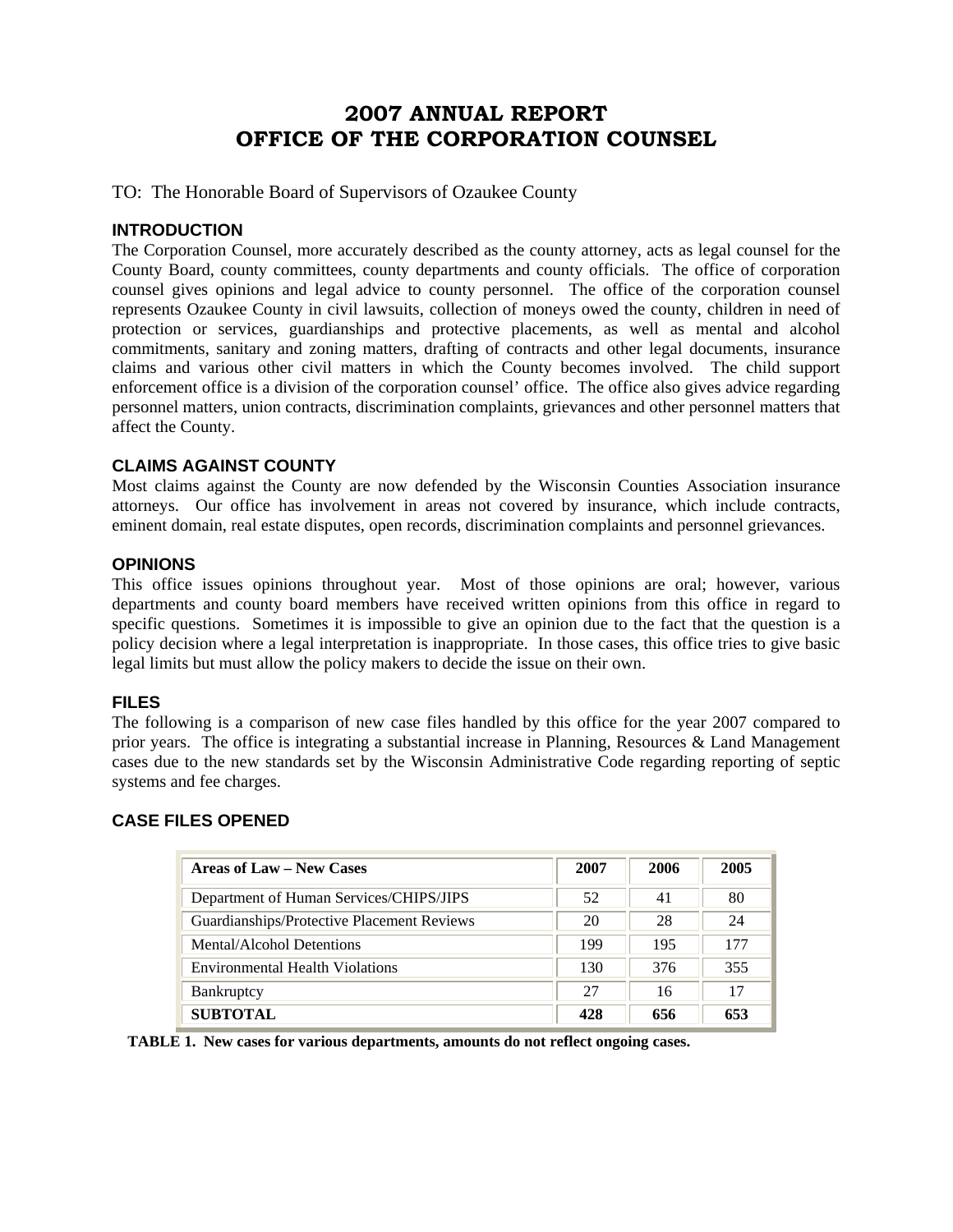| <b>Department</b>         | 2007 | 2006 | 2005 |
|---------------------------|------|------|------|
| Social Services           | 22   | 25   | 21   |
| <b>Community Programs</b> | 269  | 114  | 58   |
| Miscellaneous             | 19   | 11   | 6    |
| <b>SUBTOTAL</b>           | 310  | 150  | 85   |
| <b>TOTAL CASES</b>        | 738  | 806  | 738  |

 **TABLE 2. New collection cases, numbers do not reflect ongoing cases**

#### **OFFICE TIME SPENT ON VARIOUS DEPARTMENTS**

The following is an approximate percentage of office time spent with various departments to give an overview of this office's time.

| <b>Department</b>                                   | Percentage     |
|-----------------------------------------------------|----------------|
| <b>Social Services</b>                              | 16             |
| <b>Community Programs</b>                           | 20             |
| Planning, Resources & Land Management/Public Health | 10             |
| County Board and Committees                         | 21             |
| Claims/Suits                                        | 5              |
| Sheriff/Law Enforcement Committee                   | 6              |
| Clerk of Courts                                     | 5              |
| <b>Highway Commission</b>                           | $\mathfrak{D}$ |
| Lasata                                              | 3              |
| Other Departments and Committees                    | 10             |
| Child Support/Paternity                             | $\mathfrak{D}$ |

#### **COLLECTIONS**

This office acts for the County collecting fees and other moneys owed to the County. The following is an accounting of collections made through this department for the year 2007 .

| Department                            | 2007        | 2006        | 2005        |
|---------------------------------------|-------------|-------------|-------------|
| Recoupment of attorney fees and costs | \$898.14    | \$681.50    | \$987.79    |
| <b>Social Services</b>                | 5,858.00    | 4,560.36    | 6,766.62    |
| <b>Counseling Center</b>              | 22,779.94   | 9,852.75    | 4,178.66    |
| Clerk of Courts Recoupment of Fees    | 4,752.75    | 3,292.15    | 3,265.16    |
| Highway                               | 68.23       |             |             |
| Lasata Care Center                    | 825.00      |             |             |
| <b>TOTAL</b>                          | \$35,182.06 | \$18,386.76 | \$15,198.23 |

#### **ADDITIONAL COLLECTIONS**

| Department                                 | Amount      |
|--------------------------------------------|-------------|
| <b>Counseling Center</b>                   | \$24.00     |
| Lasata Care Center                         | 15,420.28   |
| <b>Bankruptcy Payment - Property Taxes</b> | 27,458.80   |
| <b>TOTAL</b>                               | \$42,903.08 |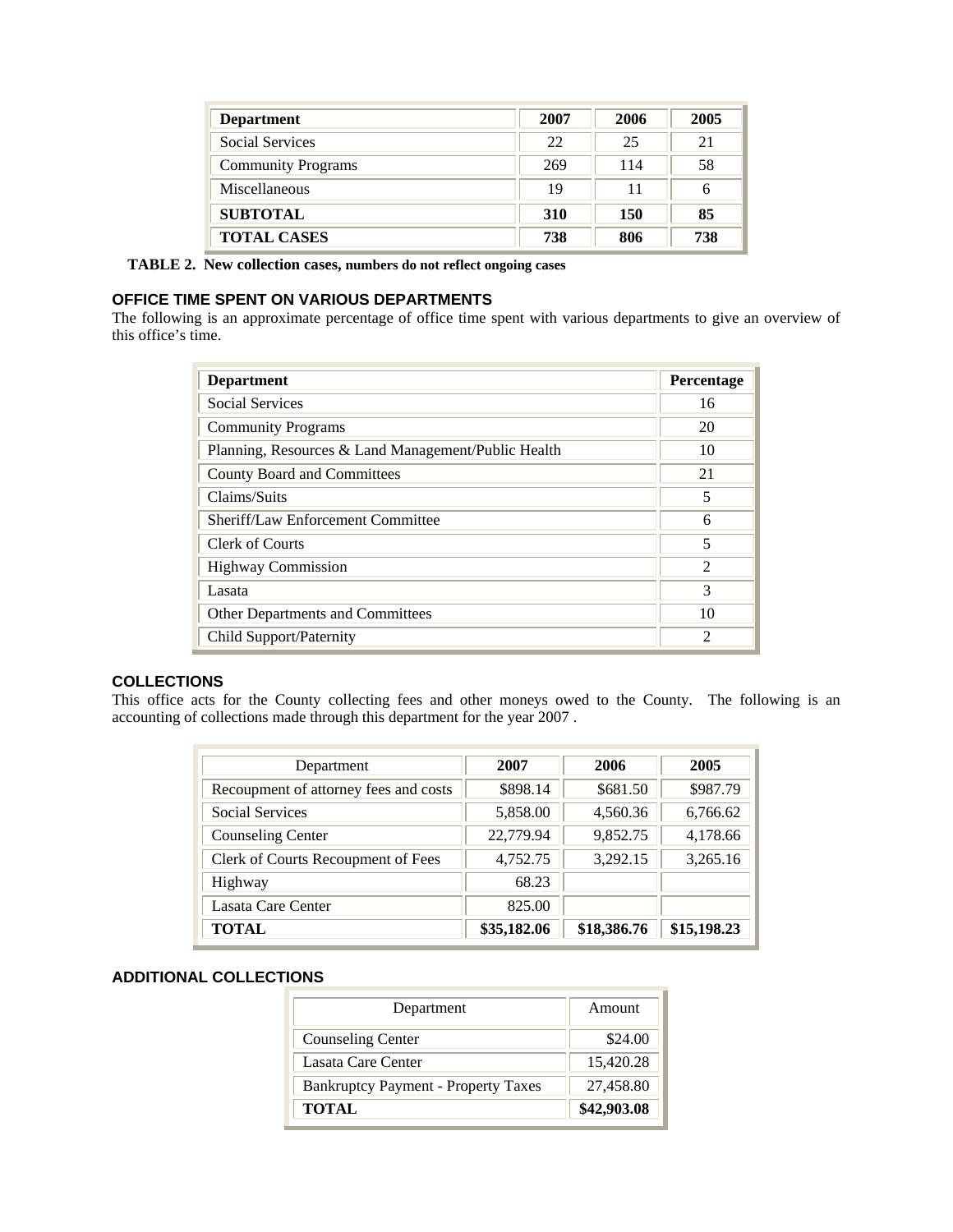# **CHILD SUPPORT ENFORCEMENT**

## **INTRODUCTION**

The Department of Child Support Enforcement was created by Title IV-D of the federal Social Security Act. The Department operates through the cooperation of federal, state and county government. The main objectives of the Department are:

- Establish paternity for children born to unmarried parents
- Establish court orders for child support and health insurance
- $\blacksquare$  Modify child support orders
- Enforce child support payments
- Locate parents for the above purposes

The Department only manages IV-D cases. A case becomes a IV-D case when the custodial parent receives public assistance or when either parent fills out an application for services. At the present time, the Ozaukee County Child Support Agency has approximately 1,770 IV-D cases. The Agency is also responsible for the financial accounting aspects of all IV-D and non IV-D cases, which includes entering the court orders for child support into KIDS, the statewide child support computer, and preparing income-withholding orders. There are approximately 1,070 non-IV-D cases.

The Agency works closely with the Family Courts, the Sheriff's Department and the Department of Social Services. Cooperative agreements are signed each year with the Family Court Commissioner and the Sheriff's Department to reimburse each department for costs incurred on IV-D cases.

## **BUDGET**

In the year 2007, the Department stayed within its budget. The budget is largely funded by the State and Federal governments. Pursuant to the State-County contract for child support services, the State reimburses two-thirds of the Agency's expenses each year. In addition, approximately \$66,000 in incentive payments will be paid to the county, which completely covers the first \$66,000 of expenses incurred in 2007. These payments are partially contingent on the county meeting required performance measures. There are four performance measures that must be met. They are as follows.

- 1) At least 90% of paternity cases have paternity established;
- 2) At least 80% of cases have court orders established;
- 3) At least 80% of the child support due each month is collected in the month it is due; and
- 4) An arrears collection is made within the fiscal year on at least 80% of the cases that have an arrearage.

The Department worked hard in 2007 to maintain its current high level of performance and even ranked number 1 in the state on one performance measure.